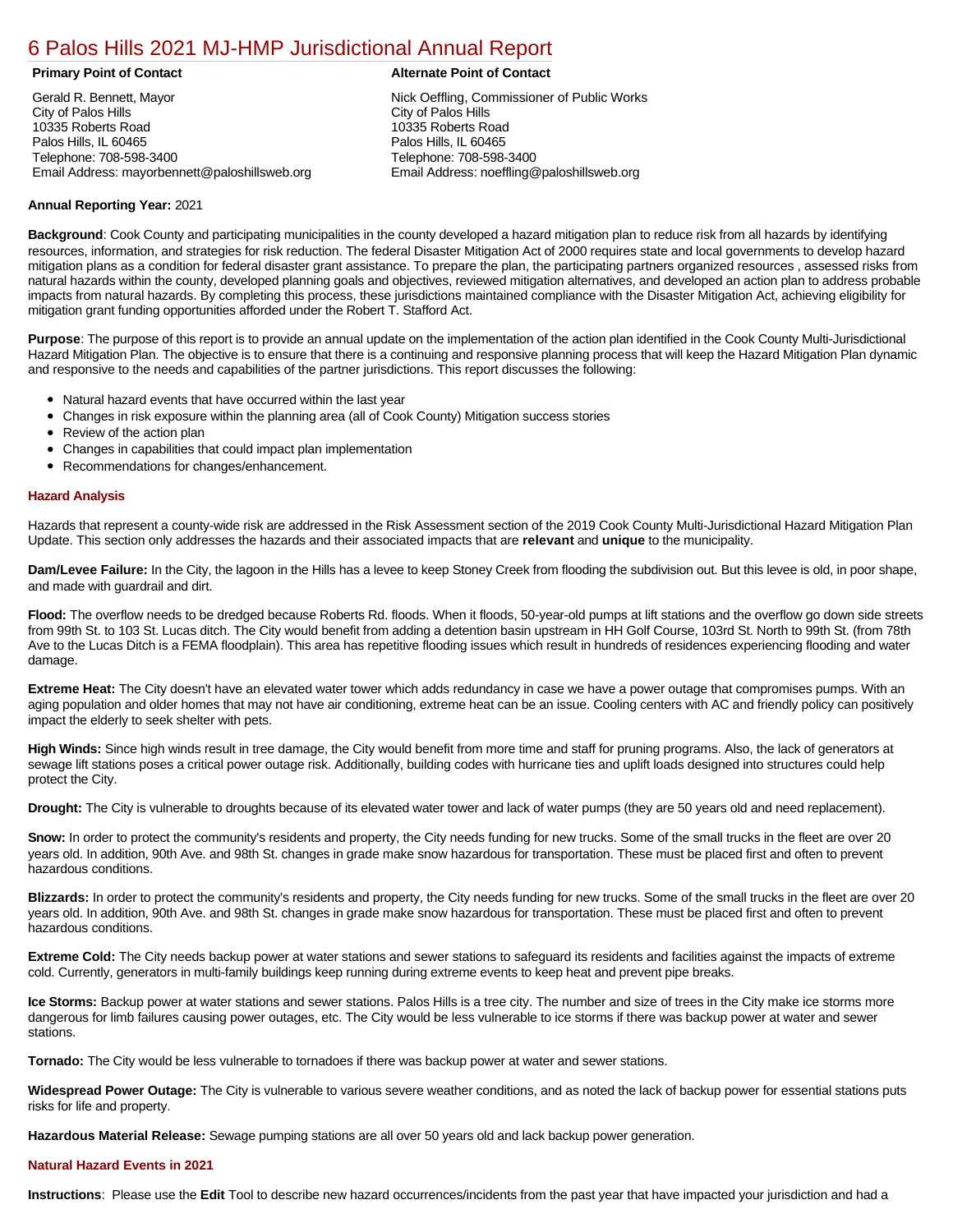measurable impact on people or property. (Example: A tornado occurred on [Date] and impacted [insert area] and caused damage to [insert damages]). You may also use the Edit Tool to suggest any modifications/improvements to the hazards unique to your community, as described below from the 2019 plan.

### Describe 2021 Natural Hazard Events Here: [Type Here]

#### **Mitigation Strategies and Actions**

The heart of the mitigation plan is the mitigation strategy, which serves as the long-term blueprint for reducing the potential losses identified in the risk assessment. The mitigation strategy describes how the community will accomplish the overall purpose, or mission, of the planning process.

### **New Mitigation Actions**

Please submit [here](https://integratedsolutions.wufoo.com/forms/mg21jvf0jn639o/)

## **Ongoing Mitigation Actions**

The following are ongoing actions. During the 2019 update, these "ongoing" mitigation actions and projects were modified and/or amended, as needed. Reviewers of this report should refer to the Hazard Mitigation Plan for more detailed descriptions of each action and the prioritization process. Address the following for each mitigation action:

- Was any element of the action carried out during the reporting period?
- If no action was completed, why?  $\bullet$
- Is the timeline for implementation or the action still appropriate?  $\bullet$
- If the action was completed, does it need to be changed or removed from the action plan?  $\bullet$

| TABLE: HAZARD MITIGATION ACTION PLAN MATRIX                                                                                                                                                                                                                                                                                                |             |             |                                    |                          |                               |                          |                                            |                                                            |  |  |  |
|--------------------------------------------------------------------------------------------------------------------------------------------------------------------------------------------------------------------------------------------------------------------------------------------------------------------------------------------|-------------|-------------|------------------------------------|--------------------------|-------------------------------|--------------------------|--------------------------------------------|------------------------------------------------------------|--|--|--|
| <b>Completion status legend:</b><br>$N = New$<br>$O =$ Action Ongoing toward Completion<br>$C = Project Completed$<br>$R =$ Want Removed from Annex<br>$X = No$ Action Taken                                                                                                                                                               |             |             |                                    |                          |                               |                          |                                            |                                                            |  |  |  |
| 2021 Status                                                                                                                                                                                                                                                                                                                                | 2020 Status | 2019 Status | <b>Hazards</b><br><b>Mitigated</b> | <b>Objectives</b><br>Met | Lead<br><b>Agencies</b>       | <b>Estimated</b><br>Cost | Sources of<br><b>Fundina</b>               | <b>Timeline/Projected</b><br><b>Completion Date</b><br>(a) |  |  |  |
| Action P3.1—Conduct a building code education/land use and severe weather awareness program. With the goal to educate residents about building codes<br>that preserve drainage pattern on private property and education on how to plan and respond to severe weather events.                                                              |             |             |                                    |                          |                               |                          |                                            |                                                            |  |  |  |
| <b>Status Description:</b>                                                                                                                                                                                                                                                                                                                 |             |             |                                    |                          |                               |                          |                                            |                                                            |  |  |  |
| Completed                                                                                                                                                                                                                                                                                                                                  | Completed   | Completed   | All Hazards                        | 1, 5, 6, 13              | City of Palos<br><b>Hills</b> | Low                      | Grants and<br>General Fund                 | Completed                                                  |  |  |  |
| Action P3.2—Improve stormwater drainage capacity through re-routing of the stormwater drainage systems in the flood zone under and east of Roberts<br>Road.                                                                                                                                                                                |             |             |                                    |                          |                               |                          |                                            |                                                            |  |  |  |
| <b>Status Description:</b>                                                                                                                                                                                                                                                                                                                 |             |             |                                    |                          |                               |                          |                                            |                                                            |  |  |  |
| Ongoing                                                                                                                                                                                                                                                                                                                                    | Ongoing     | Ongoing     | Flooding                           | 2, 8, 9, 12              | County                        | High                     | MWRD.<br>County, Grants                    | Long-term                                                  |  |  |  |
| Action P3.3—Severe weather/warning system. Early warning system to call landline and cell phones to notify residents of approaching severe weather<br>impacts for all severe weather and other urgent community notifications, i.e., water main breaks, water shortage due power outage, road closures, extreme<br>cold, frozen pipes etc. |             |             |                                    |                          |                               |                          |                                            |                                                            |  |  |  |
| <b>Status Description:</b>                                                                                                                                                                                                                                                                                                                 |             |             |                                    |                          |                               |                          |                                            |                                                            |  |  |  |
| Completed                                                                                                                                                                                                                                                                                                                                  | Completed   | Completed   | All                                | 1.5.6.8                  | City of Palos<br>Hills        | Medium                   | Grants and<br><b>General Fund</b>          | Completed                                                  |  |  |  |
| Action P3.4—Increase salt storage. During severe winter weather conditions. Salt becomes scarce due to frozen shipping routes. Additional storage would<br>negate the need for salt usage restrictions and eliminate the use of sand and slag that choke storm sewer drainage systems and waterways.                                       |             |             |                                    |                          |                               |                          |                                            |                                                            |  |  |  |
| <b>Status Description:</b>                                                                                                                                                                                                                                                                                                                 |             |             |                                    |                          |                               |                          |                                            |                                                            |  |  |  |
| Ongoing                                                                                                                                                                                                                                                                                                                                    | Ongoing     | Ongoing     | Severe Winter<br>Weather           | 1, 2, 9, 13              | City of Palos<br><b>Hills</b> | High                     | Grants and<br><b>General Fund</b>          | Long-term                                                  |  |  |  |
| Action P3.5—Where appropriate, support retrofitting, purchase, or relocation of structures in hazard-prone areas to prevent future structure damage. Give<br>priority to properties with exposure to repetitive losses.                                                                                                                    |             |             |                                    |                          |                               |                          |                                            |                                                            |  |  |  |
| <b>Status Description:</b>                                                                                                                                                                                                                                                                                                                 |             |             |                                    |                          |                               |                          |                                            |                                                            |  |  |  |
| Ongoing                                                                                                                                                                                                                                                                                                                                    | Ongoing     | Ongoing     | All                                | 7, 13                    | City of Palos<br>Hills        | High                     | <b>FEMA Hazard</b><br>Mitigation<br>Grants | Long-term<br>(depending on<br>funding)                     |  |  |  |
| <b>Action P3.6</b> —Continue to support the countywide actions identified in this plan.                                                                                                                                                                                                                                                    |             |             |                                    |                          |                               |                          |                                            |                                                            |  |  |  |
| <b>Status Description:</b>                                                                                                                                                                                                                                                                                                                 |             |             |                                    |                          |                               |                          |                                            |                                                            |  |  |  |
| Ongoing                                                                                                                                                                                                                                                                                                                                    | Ongoing     | Ongoing     | All                                | All                      | City of Palos<br>Hills        | Low                      | <b>General Fund</b>                        | Short- and long-term                                       |  |  |  |